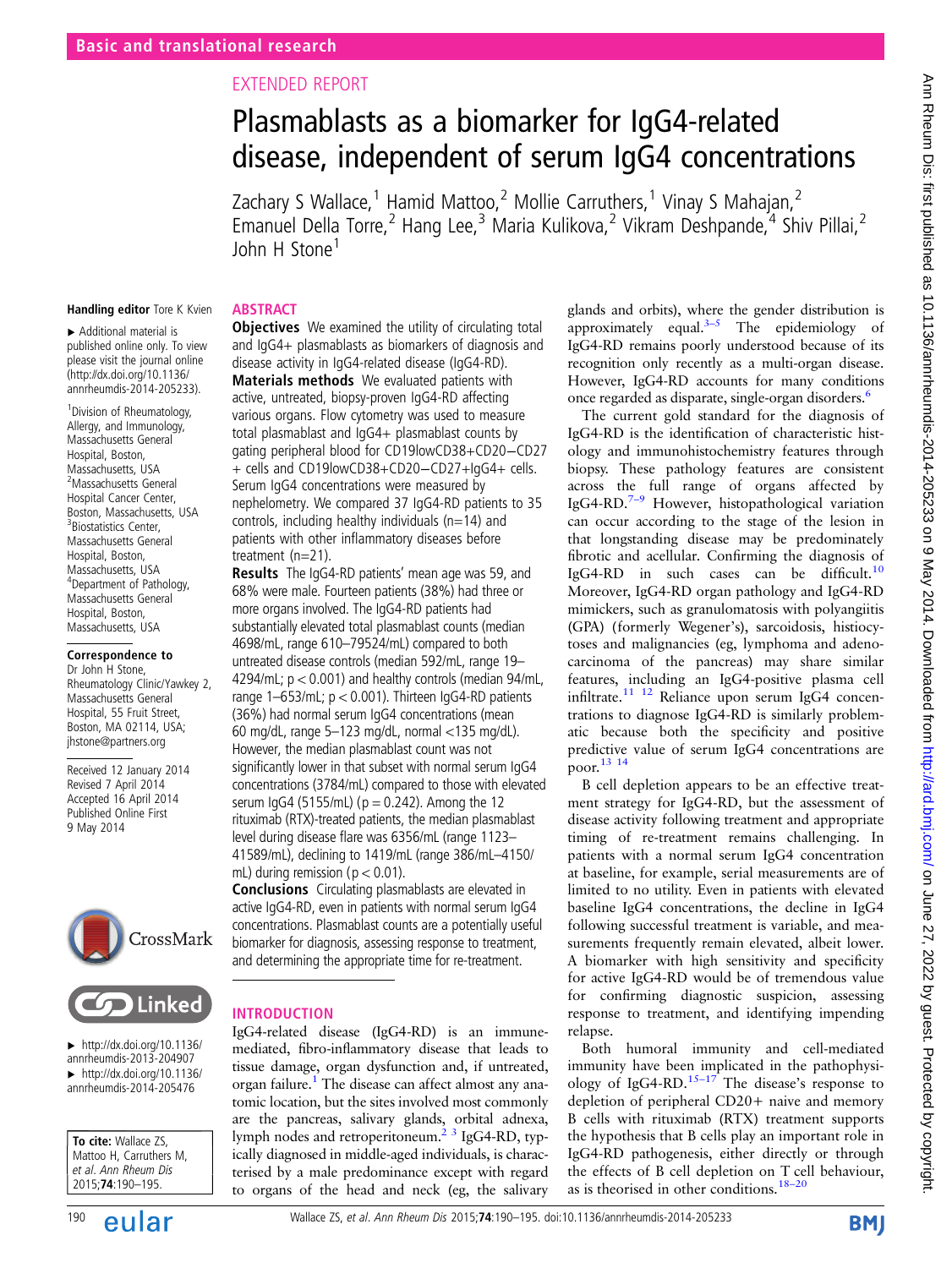Ann Rheum Dis: first published as 10.1136/annheumdis-2014-205233 on 9 May 2014. Downloaded from http://ard.bmj.com/ on June 27, 2022 by guest. Protected by copyright Ann Dis: first published as 10.1136/annrheumdis-2014-205233 on 9 May 2014. Downloaded from <http://ard.bmj.com/> on June 27, 2022 by guest. Protected by copyright.

<span id="page-1-0"></span>Plasmablasts, derived from the B cell lineage and characterised as CD19lowCD20−CD38+CD27+, comprise a stage inter-mediate between activated B cells and plasma cells.<sup>[21](#page-5-0)</sup> Plasmablasts are generally rare in the peripheral blood of healthy individuals, $2^{1/22}$  but expansions are observed briefly during responses to infection or vaccination.<sup>23</sup> In contrast, in the setting of autoimmunity and persistent self-antigen(s), plasmablasts can circulate for prolonged periods.<sup>21</sup> <sup>24</sup> <sup>2</sup>

Circulating plasmablasts have been described previously in inflammatory bowel disease, rheumatoid arthritis (RA), systemic lupus erythematosus and multiple myeloma.[21 22 24](#page-5-0)–<sup>27</sup> One case report describes a patient with IgG4-RD who had elevated circulating plasmablasts that declined with corticosteroid treatment.<sup>28</sup> In this study, we describe the clinical characteristics of patients with active, untreated IgG4-RD and elevated plasmablast levels in blood, stratified according to serum IgG4 concentration. We also report the relationship between total and IgG4+ plasmablasts and disease activity, and describe serial assessments of plasmablasts following treatment.

## MATERIALS AND METHODS

#### **Patients**

This study was approved by the institutional review board and all subjects provided informed, written consent. From the

|                                            |                                | IgG4-RD<br>patients          |
|--------------------------------------------|--------------------------------|------------------------------|
|                                            | All IgG4-RD<br>patients (n=37) | treated with<br>$RTX$ (n=12) |
| Age, mean (years)                          | 59 (range 33-82)               | 60.4<br>(range 44-77)        |
| Gender (% male)                            | 68%                            | 82%                          |
| Race                                       | 76% Caucasian                  | 64% Caucasian                |
| Plasmablast count, median (/mL)            | 4698<br>(range 610-79 524)     | 6356 (range<br>1145-41 589)  |
| Serum IgG4, mean<br>(normal $<$ 135 mg/dL) | 612 (range 5.3-4780)           | 1014<br>(range 26-4780)      |
| Number with normal serum IgG4 (%)          | 13 (36%)                       | 3(25%)                       |
| C3, mean (normal 86-184 mg/dL)             | 94.3                           | 90                           |
| C4, mean (normal 16-38 mg/dL)              | 17.4                           | 14.4                         |
| ESR, mean (normal 0-20 mm/h)               | 37                             | 39.4                         |
| CRP, mean (normal <8 mg/L)                 | 16.6                           | 15.4                         |
| IgG4-RD Responder Index (mean)             | 11 (range 3-36)                | 13.8<br>$(range 3-36)$       |
| Average no. of organs involved             | $2.6$ (range $1-6$ )           | $2.8$ (range $1-6$ )         |
| Orbit                                      | 7 patients                     |                              |
| Parotid                                    | 7 patients                     |                              |
| <b>Sinusitis</b>                           | 1 patient                      |                              |
| Palate                                     | 3 patients                     |                              |
| Lymphadenopathy                            | 6 patients                     |                              |
| Lungs                                      | 6 patients                     |                              |
| <b>RPF</b>                                 | 6 patients                     |                              |
| Sclerosing mesenteritis                    | 1 patient                      |                              |
| Pancreas                                   | 8 patients                     |                              |
| Liver                                      | 2 patients                     |                              |
| <b>Biliary tract</b>                       | 2 patients                     |                              |
| Gallbladder                                | 1 patient                      |                              |
| Kidney                                     | 3 patients                     |                              |
| Other                                      | 1 patient                      |                              |

CRP, C-reactive protein; ESR, erythrocyte sedimentation rate; IgG4-RD, IgG4-related disease; RPF, retroperitoneal fibrosis; RTX, rituximab.

database of the Massachusetts General Hospital Center for IgG4-Related Disease, we identified 37 sequentially evaluated patients who had active, untreated disease. The IgG4-RD patients were compared to 14 healthy controls and to 21 disease controls with active, untreated inflammatory diseases or malignancies at the time their blood samples were drawn. The 21 disease control subjects included five patients with RA, four with GPA, two with pancreatic cancer, one with diffuse large B cell lymphoma, three with sarcoidosis, and one each with livedoid vasculopathy, Sjögren's syndrome, primary biliary cirrhosis, chronic pain, acute Lyme disease, and gout. Twelve of the patients with active, untreated IgG4-RD were treated with RTX (two 1000 mg doses separated by 15 days). Peripheral blood was analysed by flow cytometry before and after this therapy.

# Pathology

All 37 patients had clinical histories consistent with IgG4-RD and biopsies of involved organs met criteria for a definite diagnosis.[7](#page-4-0) Haematoxylin and eosin-stained slides were reviewed to determine the histopathological features. Immunohistochemistry for IgG4 and IgG was performed using antibodies to IgG4 (Zymed; 1:200 dilution) and IgG (Dako; 1:3000 dilution). For each case, the number of plasma cells staining for IgG4 was assessed in three non-overlapping high-power fields (magnification  $\times$ 400).<sup>[7](#page-4-0)</sup> The fields with the highest degree of IgG4 reactivity were counted. The number of IgG4+ plasma cells was then divided by the total number of IgG+ plasma cells in these fields to determine the IgG4+:IgG+ plasma cell ratio.

#### Disease activity

The IgG4-RD Responder Index (RI) was used to identify patients with active disease, defined by an RI score  $\geq 3$ .<sup>[29](#page-5-0)</sup> In serial assessments, disease activity was categorised as 'flare' or 'not flare'.<sup>[30](#page-5-0)</sup> Details regarding demographic features and reported standard laboratory tests were collected from the electronic medical record; one patient did not have data on serum IgG4 concentrations at baseline available. Patients with other immune-mediated conditions were determined to have active disease based on the assessments of their treating providers. None of the controls had received treatment for their condition prior to blood sampling.

#### Flow cytometry

Flow cytometry was used to measure the absolute plasmablast count per millilitre by gating peripheral blood for CD19lowCD20 −CD38+CD27+ and staining for IgG4+ cells in a subset of patients. Flow cytometry was performed on all samples at the time of patients' presentations with active, untreated disease. Patients who were treated with RTX were re-evaluated by flow cytometry within 3–6 months. Serum IgG4 concentrations were measured by immunonephelometry using a Siemens BNII instrument and reagent sets obtained from either Siemens or The Binding Site. The prozone effect, known to occur with some nephelometry assays in the setting of high antigen excess, was avoided by diluting the samples sufficiently until consistent measurements were obtained from one serial dilution to the next.<sup>31</sup>

# Statistical analysis

All statistical tests were performed using SPSS V.21. Statistical differences were found by paired and unpaired Student t tests and by non-parametric tests, including all assessments of plasmablast levels. Linear correlations were measured by Pearson's correlation coefficient. Receiver operating characteristic (ROC) curves were generated based on the assumption that ascending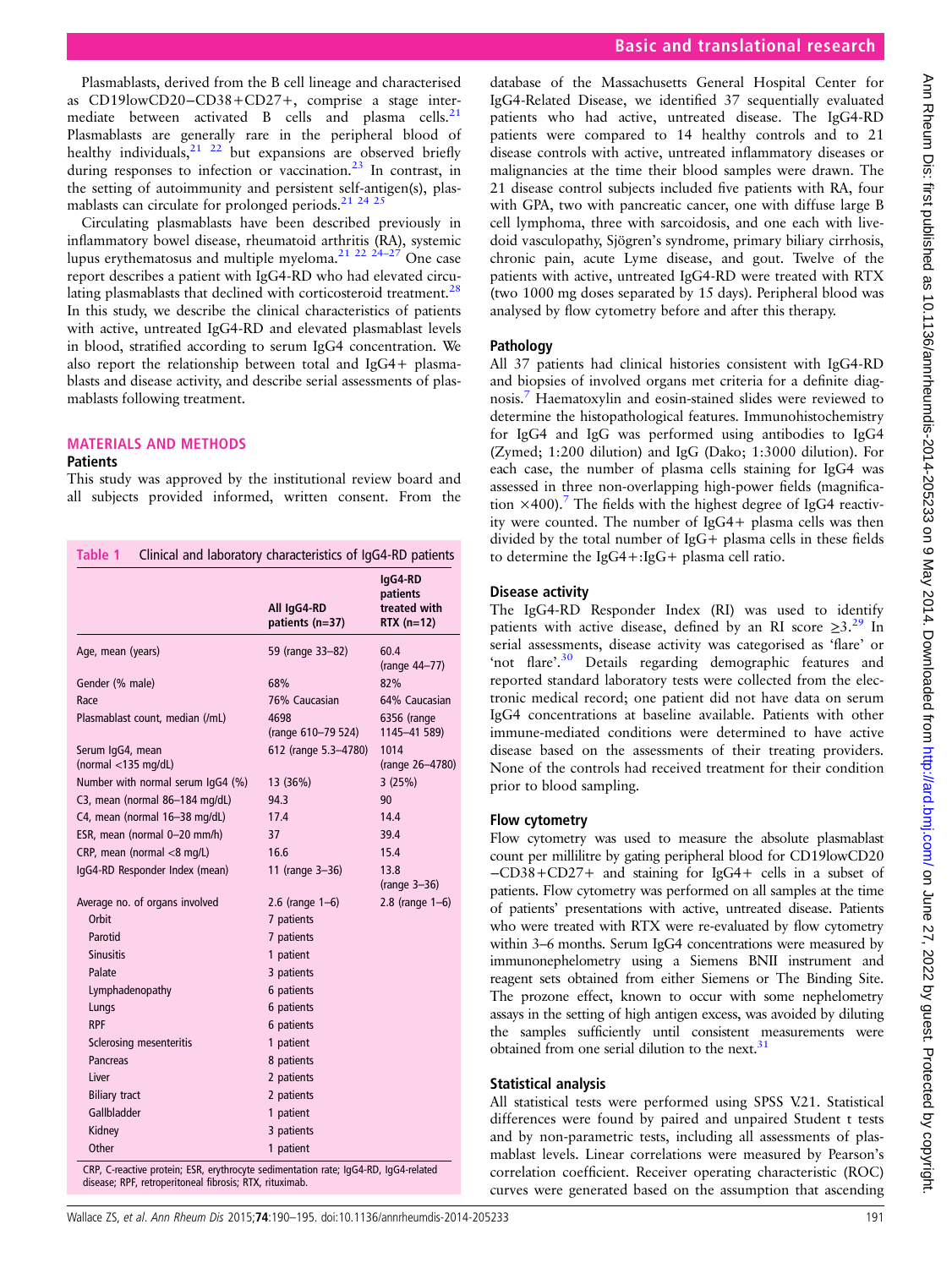rank of plasmablast counts would increase the likelihood of an IgG4-RD diagnosis. A p value of <0.05 was considered significant for all statistical testing.

# RESULTS

#### Clinical characteristics and demographics

The clinical characteristics of the 37 IgG4-RD patients and the subset of 12 who were treated with RTX are described in [table 1](#page-1-0). The mean age of the IgG4-RD group was 59 years (range 33–82). Twenty-five (68%) of the patients were male. Fourteen (38%) patients had at least three organs involved (range 3–6), while the remaining 23 had active IgG4-RD in only one or two organs. Of the 12 patients treated with RTX, four experienced disease flares an average of 8 months after the initial infusion.

The most commonly involved organs were the lymph nodes and submandibular glands (11 cases each). Lymphadenopathy was the sole disease manifestation in only one patient. Other frequent sites of involvement included the pancreas (8 cases), parotid gland (7 cases) and orbit (7 cases). In the 37 IgG4-RD patients overall, 18 different anatomical locations were involved in at least one patient. The average IgG4-RD RI score was 11 (range 3–36). The mean ages of the disease controls and healthy controls were 53 years (range 25–81) and 43 years (range 23–60), respectively. Twenty-nine percent of the disease controls and 60% of the healthy controls were males.

#### Plasmablast counts

All IgG4-RD patients had expanded circulating plasmablast populations (median 4698/mL, range 610–79 524/mL). The median plasmablast count among healthy controls was 94/mL (range  $1-653/mL$ ; p<0.001 compared with IgG4-RD) (figure 1), while that of patients with other immune-mediated conditions and malignancies was  $592.0/\text{mL}$  (range  $19-4294/\text{mL}$ ;  $p < 0.001$ ) compared with IgG4-RD) (figure 1). Several patients with other immune-mediated conditions and one healthy control had elevated plasmablast counts. These values were 644/mL (a patient with GPA), 653/mL (healthy control), 752/mL (RA), 798/mL (sarcoidosis), 1917/mL (primary biliary cirrhosis), 2428/mL (GPA), 3802/mL (Sjögren's syndrome) and 4294/mL (RA). Male and female IgG4-RD patients had similar plasmablast counts (male median 4093/mL, range 610–79 524/mL; female median 5155/mL, range 910–15 528/mL; p=0.67).



Figure 1 Box plot of median plasmablast count (power scale /mL) by diagnosis. Open circles represent outliers and asterisks represent extreme outliers.

# Serum IgG4 concentrations

Among IgG4-RD patients, 13 (36%) had normal serum IgG4 concentrations (mean 59.5 mg/dL, range 5.3–123 mg/ dL, normal <135 mg/dL). The features of patients with elevated serum IgG4 concentrations are compared to those of patients with normal serum IgG4 concentrations in table 2. Patients with elevated serum IgG4 concentrations (mean 924 mg/dL, range 138–4780 mg/dL, normal <135 mg/dL) were more likely to have involvement of three or more organs  $(57\%$  vs  $15\%$ ;  $p < 0.01$ ). In addition, IgG4-RD patients with elevated serum IgG4 concentrations had a greater mean number of organs involved than did those with normal serum IgG4 (2.9 vs 1.7;  $p<0.01$ ), and were also more likely to have abnormal inflammatory markers (low C3 and C4, and high erythrocyte sedimentation rate and C-reactive protein) (table 2). Patients with normal serum IgG4 concentrations had mean RI scores nearly seven points lower compared to those with elevated serum IgG4 concentrations (mean  $6.5$  (range  $3-14$ ) vs  $13.3$  (range  $6-36$ ); p<0.01). The mean serum IgG4 concentration was higher among male patients (mean 728 mg/dL vs 378 mg/dL for females;  $p=0.05$ ).

Table 2 shows data from a comparison among IgG4-RD patients, stratified according to whether their serum IgG4 concentrations were elevated (>135 mg/dL) or normal.

#### Plasmablast, IgG4, disease extent and disease activity correlations

No differences were observed between the plasmablast counts of IgG4-RD patients with elevated as opposed to normal serum IgG4 values (medians  $5525/mL$  and  $3784/mL$ ;  $p=0.24$ ). Plasmablast counts were significantly different between those with multi-organ disease and those with ≤2 organs involved (medians  $7370/mL$  and  $3435/mL$ , respectively;  $p=0.01$ ). Correlation between the baseline plasmablast counts and the baseline IgG4-RD RI score was modest  $(R=0.17; p=0.16)$ .

# IgG4+ plasmablasts

IgG4+ plasmablast levels were assessed in 24 patients with active, untreated IgG4-RD. The median IgG4+ plasmablast level was 2808/mL (range 203–57 012/mL). In this same group

|               | Table 2 IgG4-related disease patients stratified by serum IgG4 |  |  |
|---------------|----------------------------------------------------------------|--|--|
| concentration |                                                                |  |  |

| <b>Variable</b>                                                                     | <b>Elevated serum</b><br>$lgG4(n=23)$ | Normal serum<br>$lgG4$ (n=13) | p Value |  |  |  |
|-------------------------------------------------------------------------------------|---------------------------------------|-------------------------------|---------|--|--|--|
| Gender (% male)                                                                     | 65%                                   | 69%                           | 0.81    |  |  |  |
| Age (years)                                                                         | 64                                    | 50                            | 0.001   |  |  |  |
| Number of organs<br>(mean)                                                          | 2.9                                   | 1.7                           | 0.003   |  |  |  |
| Percentage with $\geq$ 3<br>organs involved                                         | 57%                                   | 15%                           | < 0.01  |  |  |  |
| Median plasmablast<br>count (/mL)                                                   | 5525                                  | 3784                          | 0.82    |  |  |  |
| Serum IgG4 (mg/dL)                                                                  | 923.6                                 | 59.5                          | 0.001   |  |  |  |
| $C3$ (mg/dL)                                                                        | 82                                    | 113                           | 0.005   |  |  |  |
| $C4$ (mg/dL)                                                                        | 14.9                                  | 22.1                          | 0.017   |  |  |  |
| $CRP$ (mg/L)                                                                        | 23.4                                  | 3.1                           | 0.008   |  |  |  |
| $ESR$ (mm/h)                                                                        | 51                                    | 11                            | < 0.001 |  |  |  |
| CRP, C-reactive protein; ESR, erythrocyte sedimentation rate; IgG4-RD, IgG4-related |                                       |                               |         |  |  |  |

disease.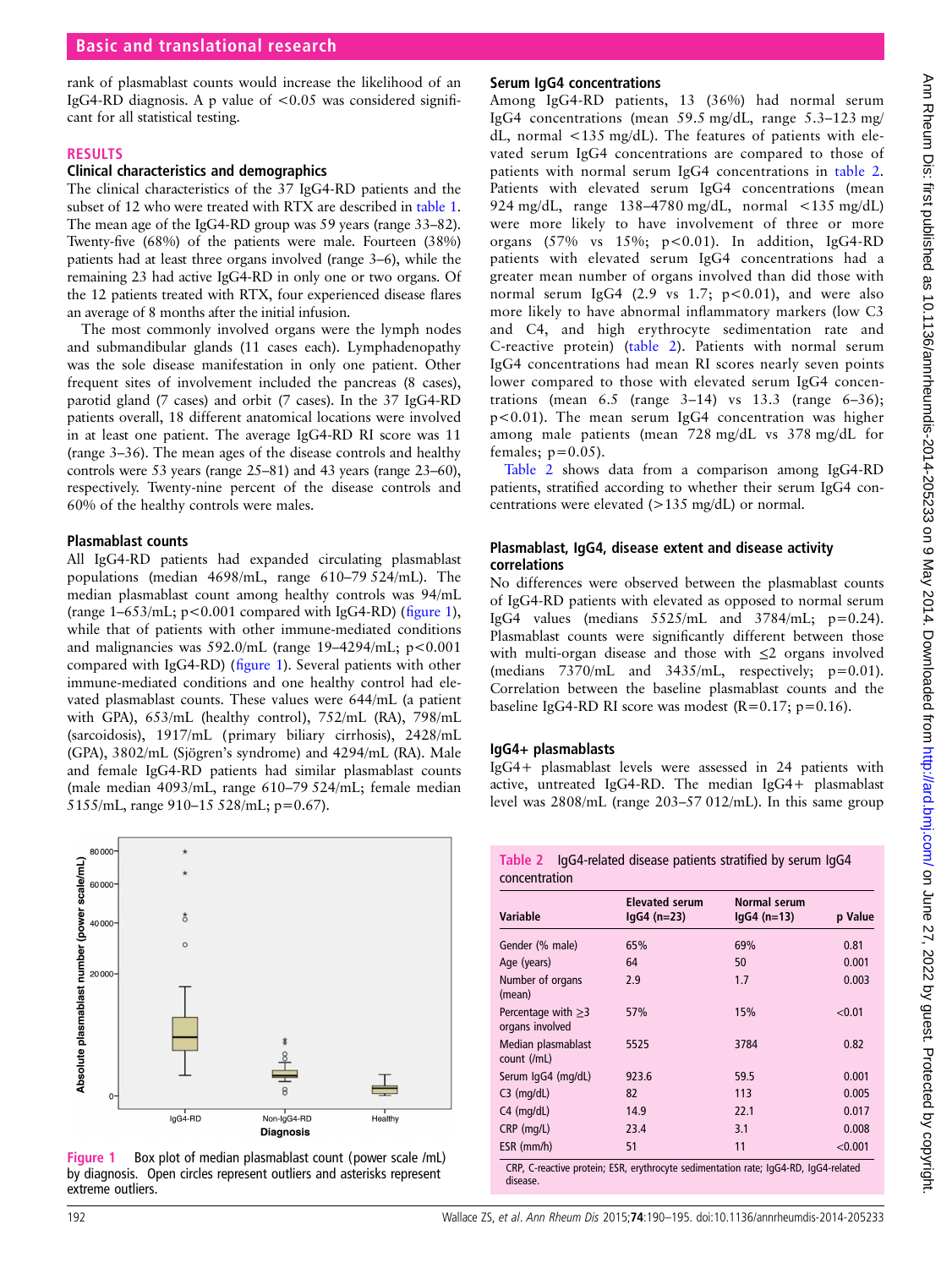of 24 IgG4-RD patients, the median total number of plasmablasts was  $4083/mL$  (range  $610-79524/mL$ ). Thus, IgG4+ plasmablasts accounted for a mean percentage of 61% of the total plasmablast concentrations (range 14–90%). There appeared to be trends toward a higher median IgG4+ plasmablast level among patients with elevated as opposed to normal serum IgG4 concentrations  $(4631/mL$  vs  $1372/mL$ ;  $p=0.10$ ). Similarly, the percentage of plasmablasts that were IgG4+ plasmablasts was higher among those patients with elevated serum IgG4, but this comparison fell short of statistical significance (67% vs 49%, respectively;  $p=0.15$ ).

#### Test characteristics of elevated plasmablast concentrations

An ROC curve was created to analyse the utility of the plasmablast level as a diagnostic test for IgG4-RD. Overall, plasmablast levels demonstrated excellent performance as a test for IgG4-RD (area under the ROC curve (AUC)  $0.96$ ;  $p < 0.05$ ; 95% CI 0.92 to 0.99). A plasmablast value of 900/mL had a sensitivity of 95%, a specificity of 82%, a positive predictive value of 86%, and a negative predictive value of 97%. A plasmablast value of 2000/mL had a sensitivity of 87%, a specificity of 91%, a positive predictive value of 91%, and a negative predictive value of 87%.

#### Change in plasmablast counts and serum IgG4 concentrations with treatment

Twelve of the patients evaluated with active, untreated disease received a course of RTX (two 1000 mg doses separated by 15 days). Flow cytometry was performed at baseline and at least



Figure 2 (A) Absolute plasmablast count (/mL) at baseline (month 0) and following rituximab (RTX) infusions. Each line represents a different patient (n=12 patients). (B) Absolute IgG4+ plasmablast count (/mL) at baseline (month 0) and following RTX infusions. Each line represents a different patient (n=6 patients). The same colour is used for these six patients as in figure 2(A).

once between months 3 and 6 after treatment in all patients (figure 2A). The median plasmablast level of 6356/mL (range 1123–41 589/mL) during periods of active disease declined to 1419/mL (range 386–4150/mL) during periods of complete or partial remission ( $p < 0.01$  by related samples Wilcoxon signed rank test) (see online supplement 1). In contrast, no significant difference in the mean serum IgG4 concentration was observed between these same periods (mean serum IgG4 concentration with active disease of 1014 mg/dL (range 26–4780 mg/dL) compared with 521 mg/dL (range  $18-2098$  mg/dL); p=0.12 by paired t test) (see online supplement 2). The mean percentage change in plasmablast level between flare and remission was 66% (range −15% to 98%) compared to 23% (range −109% to 75%) for IgG4 concentrations (p=0.002 by paired t test). The mean baseline and follow-up IgG4-RD RI scores were 13.8 during flare (range 3–36) and 4.4 during periods of partial or complete remission (range  $0-10$ ;  $p=0.001$ ) following RTX.

In six patients, IgG4+ and total plasmablast levels were assessed at baseline and 3–6 months following RTX treatment (figure 2B). The median IgG4+ plasmablast level among these patients was 4077/mL (range 534–45 752/mL) at baseline and 178/mL (range 0–4906/mL) at 3–6 months after treatment ( $p = 0.046$ ).

### **DISCUSSION**

This study demonstrates that patients with active, untreated IgG4-RD have significant elevations in their circulating plasmablast counts regardless of their serum IgG4 concentrations, and that patients with multi-organ IgG4-RD have higher absolute plasmablast counts than those with involvement of only one or two organs. In addition, plasmablast levels appear to be superior to serum IgG4 concentrations as a biomarker for IgG4-RD. Plasmablast counts decline swiftly following peripheral B cell depletion, and this decline is accompanied by corresponding decreases in disease activity as measured by the IgG4-RD RI. IgG4-RD thus represents an unusual example of an immunemediated condition in which measurement of a single cell type may play a central role in diagnosing, monitoring and managing the disease.

The identification of circulating plasmablast expansion in IgG4-RD has substantial implications for clinical care. The diagnosis of IgG4-RD remains dependent upon biopsy and is therefore subject to the limitations of tissue accessibility (eg, the aorta), the small size of the biopsy specimen (the upper airways, retroperitoneum) and sampling error. Although elevated plasmablast levels can be found in patients with other inflammatory conditions, the expansion seen in patients with IgG4-RD is significantly greater such that levels over 2000/mL have a high specificity and positive predictive value for this diagnosis. At the same time, blood plasmablast levels of this magnitude maintain a high sensitivity for IgG4-RD. Further, the combination of an extreme elevation in plasmablast count and a substantial elevation in the serum IgG4 concentration suggests a high likelihood of multi-organ disease and should prompt providers to consider more comprehensive evaluations, for example, with additional imaging, as appropriate. Alternatively, a low plasmablast level argues against active IgG4-RD and may suggest another diagnosis.

Measurements of peripheral blood plasmablasts may be particularly useful in patients with normal serum IgG4 concentrations in whom there remains a high clinical suspicion for IgG4-RD and in whom appropriate measures have been undertaken to exclude malignancy. Moreover, the declines observed in circulating plasmablast counts following treatment and the rise before clinical flare in the small number of patients in this series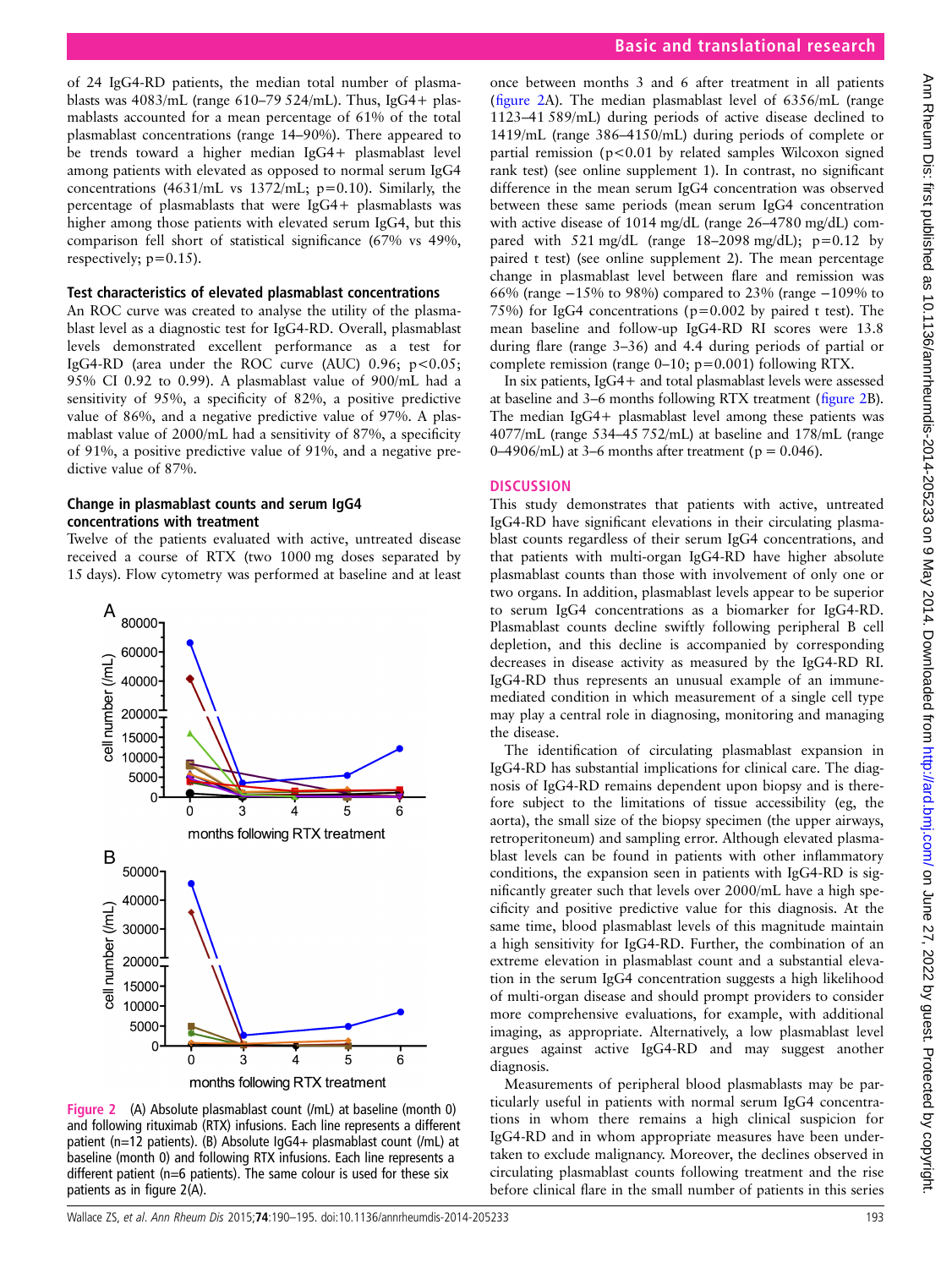# <span id="page-4-0"></span>Basic and translational research

who flared during the period of observation, suggest that serial measurements have an important role in following response to treatment, in determining if the intensity of treatment has been sufficient, and in guiding the timing of repeat therapy (data not shown). This final point is particularly critical in patients with organ-threatening disease (eg, IgG4-related sclerosing cholangitis, tubulointerstitial nephritis, aortitis or pachymeningitis) in whom disease recurrence may lead to irreversible damage or organ failure. Other immune-mediated diseases that respond to B cell depletion, for example, ANCA-associated vasculitis and RA, typically require re-treatment over the course of longitudinal follow-up, but there are no reliable laboratory indicators that predict the timing of disease relapse in advance. Consequently, clinicians are confronted with the need to treat patients at regular intervals—risking overtreatment of some patients—or waiting for clinical disease flares to become evident, placing patients at some risk of irreversible organ damage.

All 37 patients with active, untreated IgG4-RD had elevated plasmablast counts despite the fact that 13 (36%) had normal serum IgG4 concentrations. This finding is consistent with other studies of serum IgG4 concentrations, which have observed that between 10% and 30% of patients have normal serum IgG4 concentrations even in the presence of classic histopathological and immunohistochemical staining features of the disease.14 [32](#page-5-0) Other investigators have demonstrated that serum IgG4 concentrations also have shortcomings as predictors of disease flares.<sup>[33](#page-5-0)</sup> In our study of patients with active, untreated IgG4-RD, the median plasmablast count did not differ between the two groups with normal and elevated serum IgG4 concentrations, consistent with the concept that the circulating plasmablast count is a more robust diagnostic marker than are serum IgG4 concentrations. Our observation that plasmablast levels differ significantly during periods of disease flare as opposed to clinical remission, suggests that monitoring plasmablast levels after treatment might be useful in predicting clinical flares and guiding management accordingly, with prophylactic treatment. Further studies are necessary to evaluate this hypothesis. Broader investigations are also required of the subset of expanded plasmablasts that are  $IgG4+$ .

Expansion in circulating plasmablasts in patients with immune-mediated disease has previously been studied in patients with RA, systemic lupus erythematosus and ulcerative colitis.<sup>[21 26 27 34](#page-5-0)–36</sup> In RA, elevated levels of circulating plasmablasts, especially elevated levels of late-stage plasmablasts characterised by expression of IgJ mRNA, have been associated with a poor treatment response to peripheral B cell depletion.<sup>[35](#page-5-0)</sup> In paediatric and adult patients with ulcerative colitis, those with severe disease have been found to have significantly higher circulating plasmablasts (particularly IgA+ plasmablasts) than healthy controls.<sup>[34 36](#page-5-0)</sup>

The observation of elevated plasmablasts in patients with active, untreated IgG4-RD has important implications for understanding the pathophysiology of IgG4-RD as well as the response to treatment. A prior report described oligoclonal B cells in patients with IgG4-RD, $37$  suggesting that circulating plasmablasts may also be oligoclonal (this requires confirmation). Successful treatment of IgG4-RD by the depletion of mature peripheral B cells has been described, but plasmablasts lack surface expression of CD20 and are therefore resistant to direct depletion by anti-CD20 treatment approaches.<sup>18</sup> The steep decline in plasmablast counts after anti-CD20 treatment likely stems from the depletion of CD20+ precursors. We

observed that IgG4-RD patients with elevated plasmablast counts on presentation demonstrate clinical responses to RTX, coincident with a swift decline in both total and IgG4+ plasmablast levels. The utility of total and IgG4+ plasmablast levels as biomarkers of disease activity and predictors of flare requires further investigation.

Our study has both strengths and weaknesses. All patients had IgG4-RD confirmed by biopsy according to recent consensus criteria<sup>7</sup> and had active disease when their blood samples were evaluated. In addition, none had been treated before study entry. A common challenge in studying patients with inflammatory conditions is the identification of patients before they have received any immunosuppressive therapy. The identification of such patients was a major focus of our study and the main reason why the number of patients studied was relatively small. Although it will be important to confirm and extend these findings in larger studies, our statistical analyses suggest robust differences across many of the comparisons made.

In summary, IgG4-RD is associated with elevated plasmablast counts in the blood. Our results suggest that the plasmablast count is superior to serum IgG4 concentrations as a biomarker for the diagnosis of IgG4-RD. The plasmablast count reflects the extent of disease and may also be useful for the timing of re-treatment.

Funding This study was funded by grants AI 064930 and AI 076505 from the National Institutes of Health and a pilot grant from the Harvard Institute of Translational Immunology supported by the Helmsley Foundation.

#### Competing interests None.

Ethics approval This study was reviewed and approved by the Massachusetts General Hospital/Partners Institutional Review Board.

Provenance and peer review Not commissioned; externally peer reviewed.

#### **REFERENCES**

- 1 Stone JH, Zen Y, Deshpande V. IgG4-related disease. N Engl J Med 2012;366:539-51.
- 2 Carruthers MN, Stone JH, Khosroshahi A. The latest on IgG4-RD: a rapidly emerging disease. Curr Opin Rheumatol 2012;24:60-9.
- 3 Ebbo M, Daniel L, Pavic M, et al. IgG4-related systemic disease: features and treatment response in a French cohort: results of a multicenter registry. Medicine (Baltimore) 2012;91:49–56.
- 4 Ferry JA, Deshpande V. IgG4-related disease in the head and neck. Semin Diagn Pathol 2012:29:235-44
- Plaza JA, Garrity JA, Dogan A, et al. Orbital inflammation with IgG4-positive plasma cells: manifestation of IgG4 systemic disease. Arch Ophthalmol 2011;129:421–8.
- 6 Stone JH, Khosroshahi A, Deshpande V, et al. Recommendations for the nomenclature of IgG4-related disease and its individual organ system manifestations. Arthritis Rheum 2012;64:3061–7.
- 7 Deshpande V, Zen Y, Chan JK, et al. Consensus statement on the pathology of IgG4-related disease. Mod Pathol 2012;25:1181–92.
- 8 Sato Y, Ohshima K, Ichimura K, et al. Ocular adnexal IgG4-related disease has uniform clinicopathology. Pathol Int 2008;58:465–70.
- 9 Umehara H, Okazaki K, Masaki Y, et al. A novel clinical entity, IgG4-related disease (IgG4RD): general concept and details. Mod Rheumatol 2012;22:1–14.
- 10 Shimizu Y, Yamamoto M, Naishiro Y, et al. Necessity of early intervention for IgG4-related disease–delayed treatment induces fibrosis progression. Rheumatology (Oxford) 2013;52:679–83.
- 11 Brenner I, Roth S, Puppe B, et al. Primary cutaneous marginal zone lymphomas with plasmacytic differentiation show frequent IgG4 expression. Mod Pathol 2013;26:1568–76.
- 12 Strehl JD, Hartmann A, Agaimy A. Numerous IgG4-positive plasma cells are ubiquitous in diverse localised non-specific chronic inflammatory conditions and need to be distinguished from IgG4-related systemic disorders. J Clin Pathol 2011;64:237–43.
- 13 Ryu J, Ryohei H, Sekiguchi H, et al. Spectrum of disorders associated with elevated serum IgG4 levels encountered in clinical practice. Int J Rheum Dis 2012:232960.
- 14 Carruthers M, Khosroshahi A, Augustin T, et al. Diagnostic utility of serum IgG4 concentrations in IgG4-related disease. Ann Rheum Dis 2015;74:14–8.
- 15 Koike T. IgG4-related disease: why high IgG4 and fibrosis?. Arthritis Res Ther 2013;15:103.